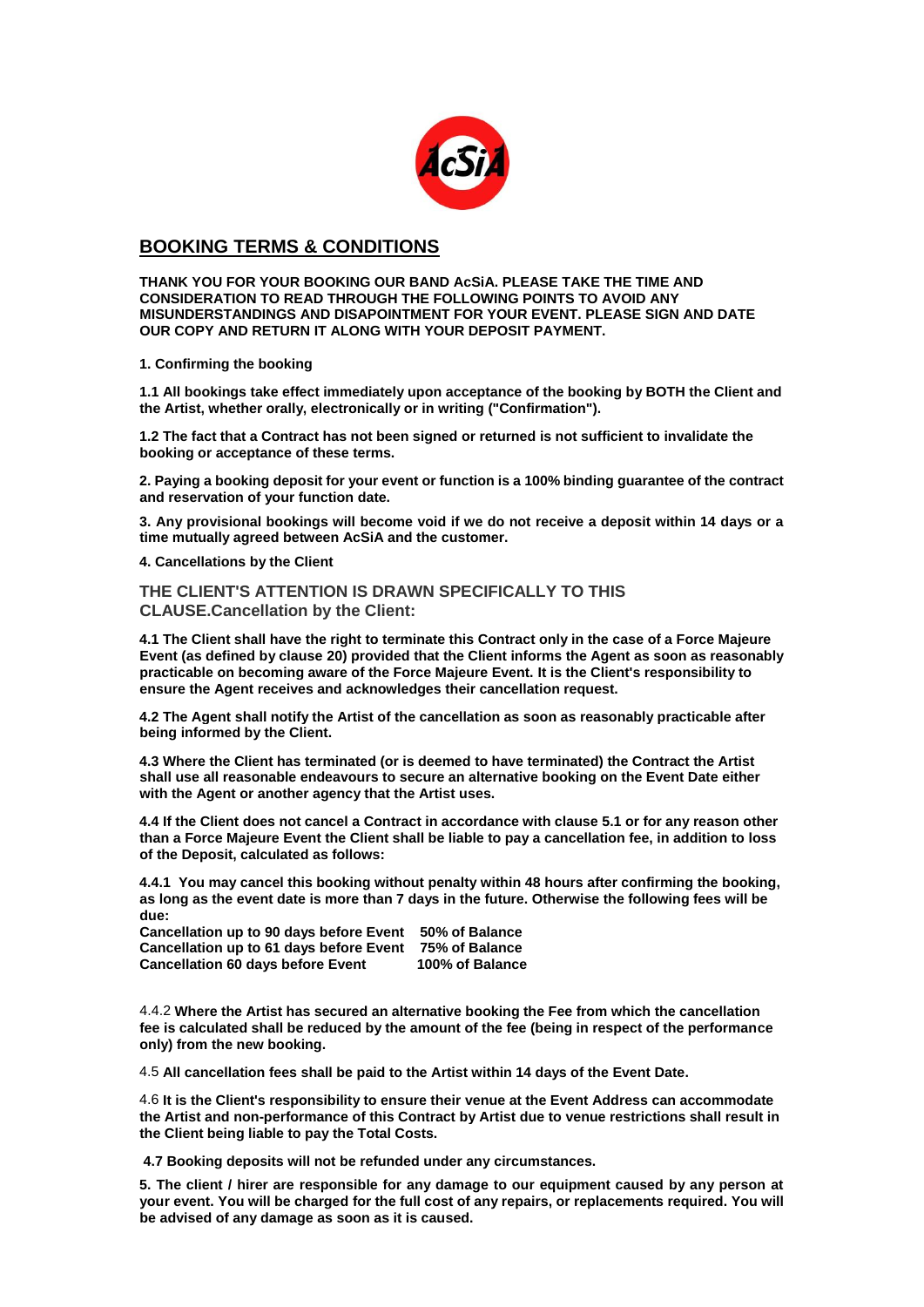**6. We do not tolerate violent, aggressive or abusive behaviour from anyone under any circumstances. We also reserve the right to terminate our services at any time that we feel our personal safety is under threat. You will be advised of any problems that we may have in this respect with any of your guests.** 

**7. We need a minimum of one hour to enter a venue and set up prior to the start time and also a similar time allowance at the end of the night to pack up.** 

**8. If you are booking other entertainment as well as hiring AcSiA, please consider the amount of space available and where you are going to put the band. We require at least 5m x 4m to play on. Speaker location is usually best if it is no greater than 10 metres either side from the position of the gig.** 

**9. We reserve the right to refuse to continue any event prior to the start should there be insufficient floor space which would not allow the audio equipment to be assembled safely.** 

**10. It is the customer's responsibility to ensure equipment booked is suitable for use at the event venue. No refunds, part of full, will be given for non-use of specific equipment that cannot be used due to any venue restrictions imposed. Not all band equipment is designed to fit through narrow doorways and/ or up staircases. It is the customer's responsibility to inform us of any access restrictions that may impede set up or restrict equipment use.** 

**11. Only staff employed by us may operate our equipment. Under no circumstances may unauthorised personnel tamper, move or attempt to use equipment owned by ourselves. We cannot accept responsibility for damage to property, or injury to persons caused directly by third party intervention.** 

**12. All band equipment that is used is checked prior to arrival and has been fully tested for safety by a qualified electrical engineer. If we are linking our equipment within a fixed in-house audio system, we reserve the right to refuse to do so if the equipment is considered to be unsafe or liable to cause damage to any component linked to it.** 

**13. It is the responsibility of the hirer to make sure that there is an adequate provision of electrical power within ten metres of our set-up point. We require a minimum of 4 x 13amp outlets dedicated purely for our equipment (not in the form of an extension lead). Any damage caused to our equipment by an inadequate power supply or power interruption is the responsibility of the hirer.** 

**14. The hirer/client is fully responsible for any damage caused to the equipment caused by the use of noise limiters and the subsequent cut off and reintroduction of power without our consultation. Please bear in mind that premises with these noise limiters can affect volume levels and may cause numerous interruptions to which we cannot be held responsible for, as they can be extremely sensitive.**

**15. All bookings should be taken on the understanding that the venue is in possession of the necessary entertainment licenses. We are not responsible if the venue is found to be in breach of the terms of their license.** 

**16. The band and their assistants will conduct themselves in a proper manner throughout their attendance at the venue, and will respond the Management's requests as to volume, sitting of equipment and, or any other reasonable requests.** 

**17. We will not be liable for non-fulfilment of this contract by the venue management, although every reasonable precaution will have been taken. In the event of the client seeking compensation, we will not be liable under any such claim, and we will only be liable for a sum up to and not exceeding the contracted amount. We reserve the right to alter any or all of the above at any time. E & OE.** 

**18. Light refreshments are to be made available FOC for the band during the event along with a room for changing in, storing belongings and taking breaks.**

**19. Delayed event schedules and late finish fees - If due to the late running of or alterations to the event schedule which is no fault of the 'band', the 'band' is not able to perform their full performance time within the schedule outlined in this contract, there will be no reduction in the 'bands' fee. If the event runs late and the 'band' is asked and agrees to finish later than the finish time in the booking contract, and the 'band' does not agree an additional surcharge, then the following standard 'late finish' fees will be charged: 10% of the total balance due per ½ hour over run, payable on the day of the event by the 'client' to the 'band' in cash or by cheque. The 'band' has the right to refuse to finish later than the contracted finish time without penalty.**

20. **A "Force Majeure Event" occurs where a party are unable to comply with its obligations under this Contract for a reason outside of its control (such as war, fire, death, illness or other incapacity certified by a properly qualified medical practitioner, epidemic, accident, civil commotion, national calamity, order of Government or Local Authority having jurisdiction in the matter, changes in law, foreign government policy, act of God) and which is not attributable to any act or failure to take preventive action by the Artist or Client.**